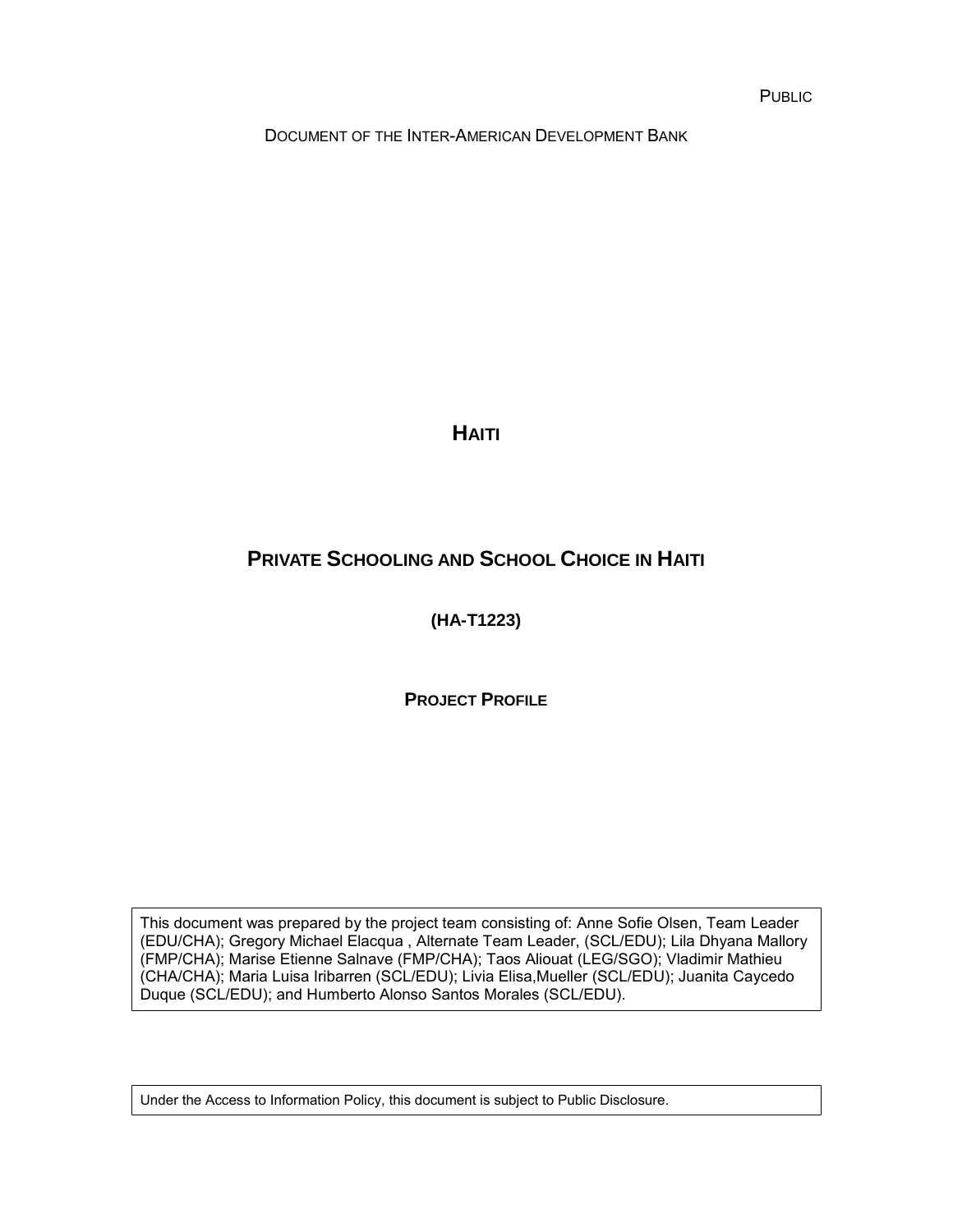### **TC Document**

#### **I. BASIC INFORMATION FOR TC**

| ■ Country/Region:                                                                             | Haiti                                                                                                                                                                                                                                                                                                                                                                                     |
|-----------------------------------------------------------------------------------------------|-------------------------------------------------------------------------------------------------------------------------------------------------------------------------------------------------------------------------------------------------------------------------------------------------------------------------------------------------------------------------------------------|
| ■ TC Name:                                                                                    | Private Schooling and School Choice in Haiti                                                                                                                                                                                                                                                                                                                                              |
| ■ TC Number:                                                                                  | <b>HA-T1223</b>                                                                                                                                                                                                                                                                                                                                                                           |
| - Team Leader/Members:                                                                        | Anne Sofie Olsen, Team Leader (EDU/CHA);<br>Gregory Michael Elacqua, Alternate Team Leader,<br>(SCL/EDU); Lila Dhyana Mallory (FMP/CHA);<br>Marise Etienne Salnave (FMP/CHA); Taos Aliouat<br>(LEG/SGO); Vladimir Mathieu (CHA/CHA); Maria<br>Luisa Iribarren (SCL/EDU); Livia Elisa, Mueller<br>(SCL/EDU); Juanita Caycedo Duque (SCL/EDU);<br>Humberto Alonso Santos Morales (SCL/EDU). |
| ■ Taxonomy:                                                                                   | <b>Operational Support</b>                                                                                                                                                                                                                                                                                                                                                                |
| . If Operational Support TC, give number and<br>name of Operation Supported by the TC:        | Support for Haiti's reconstruction of the Education<br>Sector (2464/GR-HA); Support to the Education<br>Plan and Reform in Haiti-IV (3355/GR-HA);<br>Support to the Education Reform (HA-L1102)                                                                                                                                                                                           |
| • Date of TC Abstract authorization:                                                          | May 16 <sup>th</sup> , 2016                                                                                                                                                                                                                                                                                                                                                               |
| • Beneficiary (countries or entities which are the<br>recipient of the technical assistance): | Ministry of Education and Professional Training<br>(MENFP)                                                                                                                                                                                                                                                                                                                                |
| • Executing Agency:                                                                           | Inter-American Development Bank (IDB) through<br>the Education Division                                                                                                                                                                                                                                                                                                                   |
| • Donors providing funding:                                                                   | Social Fund - Special Program for Employment,<br>Poverty Reducation and Social Development in<br>Support of the Millenium Development Goals (SOF)                                                                                                                                                                                                                                         |
| • IDB Funding Requested:                                                                      | \$150,000.00                                                                                                                                                                                                                                                                                                                                                                              |
| • Local counterpart funding, if any:                                                          | n/a                                                                                                                                                                                                                                                                                                                                                                                       |
| · Disbursement period:                                                                        | 18 months (execution period: 12 months)                                                                                                                                                                                                                                                                                                                                                   |
| Required start date:                                                                          | October 1 <sup>st</sup> 2016                                                                                                                                                                                                                                                                                                                                                              |
| Types of consultants<br>(firm or<br>individual<br>consultants):                               | Firms and Individuals                                                                                                                                                                                                                                                                                                                                                                     |
| • Prepared by Unit:                                                                           | SCL/EDU                                                                                                                                                                                                                                                                                                                                                                                   |
| • Unit of Disbursement Responsibility:                                                        | CHA/CHA                                                                                                                                                                                                                                                                                                                                                                                   |
| • TC Included in Country Strategy (y/n):                                                      | Yes                                                                                                                                                                                                                                                                                                                                                                                       |
| ■ TC included in CPD (y/n):                                                                   | <b>No</b>                                                                                                                                                                                                                                                                                                                                                                                 |
| GCI-9 Sector Priority:                                                                        | Social policy for equity and productivity; addressing<br>the needs of small and vulnerable countries                                                                                                                                                                                                                                                                                      |

#### **II. OBJECTIVES OF THE TC**

- 2.1 This TC will fund the implementation of an experiment that provides information to schools and families in a sample of "closed schooling markets" across Haiti. Specifically, in this experiment, we will provide report cards to parents and schools located within these markets with information on school performance (quality) and school fees, in addition to an accountability component which will consist of a school ranking in each schooling market. These report cards will allow us to observe the impact of information on school outcomes (e.g. average school quality, prices, enrollment patterns, etc.), the school choice decisions of parents, and the policies that schools implement to compete in the schooling market.
- 2.2 This specific experiment is a critical part of a larger three component project elaborated in collaboration with MENFP that has the general objective of understanding how school choice and school markets function in Haiti. Specifically, the first component consists of a parent and school survey that will collect baseline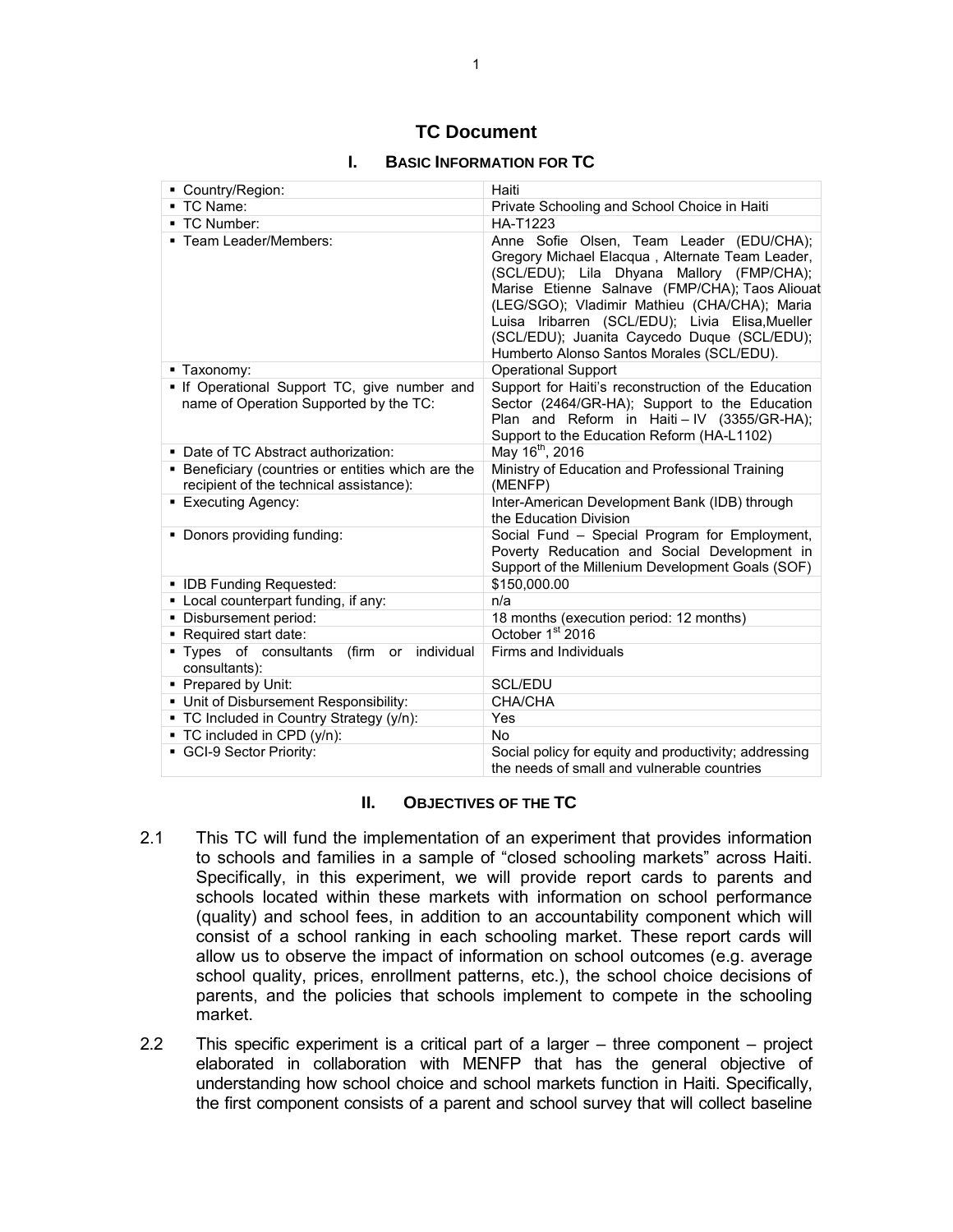information about school choice and school markets. This component is led by the Office Nationale de Partenariat de l'Education (ONAPE) in collaboration with, among others, the Directorate of Support to Private Education and the Partnership (DAEPP) and is financed under HA-L1049. In the parent survey, we will interview first grade parents in 900 schools (2,700 parents), at the beginning of the school year in October-November 2016 and 2017, to understand how they gather information about schools and how they construct their choice sets. This survey will gather information on school market knowledge, sources of information parents use, school search strategies, other schools considered by parents (choice set), school fees, factors for choosing schools, and student background information. In the school survey, we will interview school principals about how schools in the market operate and compete for students. This survey will gather information about school advertising, recruitment, promotion strategies, school fees, enrollment, infrastructure, funding sources, expenditures, school time-roster, teacher quality, and current school policies and practices. The IDB team developed the instruments for the baselines surveys: for the parent survey, we used the questionnaire in Elacqua et al. (2006) and adapted it to the Haitian context. For the school survey, we used several questionnaires applied in past research projects in Haiti and elsewhere: (i) IEA Questionnaire; (ii) Quality Assurance System questionnaire; and (iii) Questionnaire used in Andrabi, Das and Khwaja (2015).

- 2.3 In addition, we will implement a standardized test in Mathematics and Reading Literacy to gather information about school quality. It will be applied to one class of 4th grade students in every school in the sample. The national 4th grade evaluation was designed by MENFP with support by IEA, IHFOSED and IDB as a consequence of the removal of exams in 6th grade. We will use the 4th grade level student evaluation developed by the MENFP and we will implement them at the same time as the parent and school surveys.
- 2.4 Using GIS data of schools in Haiti (School Mapping Project), we have selected the 90 "closed school markets" across the country. Those schools were selected from all of the Haitian public and private schools that have first grade Fondamental Education in the national database  $(12,211 \text{ schools})$ .<sup>1</sup> To identify schooling markets we used the algorithm DBSCAN (Ester et al., 1996). DBSCAN is a density-based clustering algorithm that, given a set of points in some space, groups together points that are closely packed together (points with many nearby neighbors), marking as outliers points that lie alone in low-density regions (whose nearest neighbors are too far away). After the implementation of the algorithm we implemented a visual inspection using ARCGIS to find closed schooling markets, i.e. with a high probability of enrolled students living within a certain radius of the school. We describe the sample selection and power calculations in more detail in [this link.](http://idbdocs.iadb.org/wsdocs/getDocument.aspx?DOCNUM=40569626)
- 2.5 The second component of the study is the policy experiment to strengthen parental choice and improve the functioning of schooling markets described above. This experiment will be conducted in close collaboration with MENFP, however this specific component will be financed by this TC. This is in part due to lack of financing under the current grants but also due to the nature of the

 $\overline{\phantom{a}}$ 1 Given that some schools do not have enrollment data, there are 374 schools in this group that we do not know if they have first grade students in Fondamental Education. However, we include them because we can verify this during the field work. The probability is high because one in four schools in the database has first grade students (among those with enrollment information).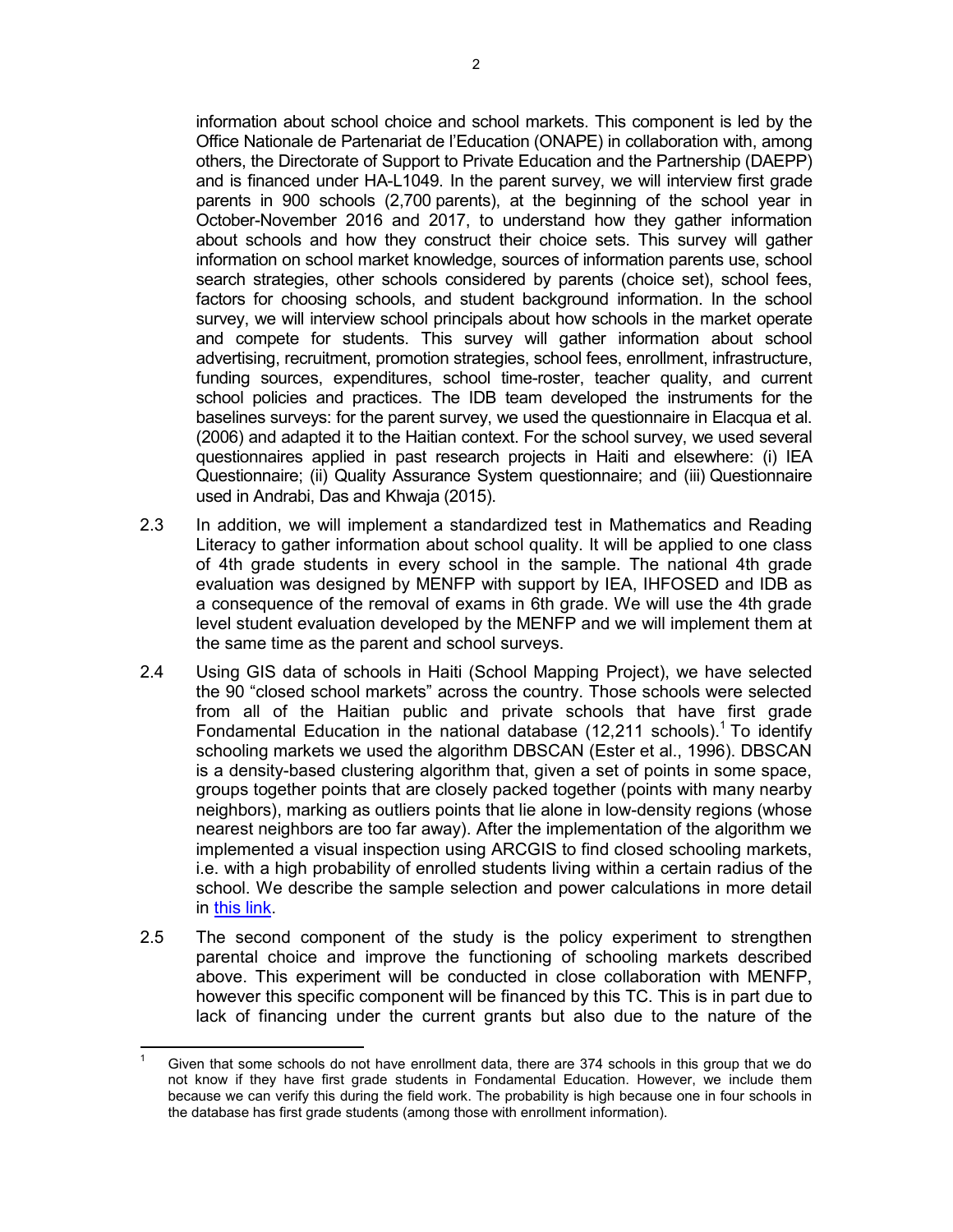experiment which touches upon citizen behavior and information campaigns in the midst of political instability in Haiti. The objective is to test the effect of information, quality assurance, and accountability programs under discussion in Haiti by observing changes in schools and parents' behavior in response to the experiment. To conduct the experiment, we will randomly select 45 markets (half of the markets in our sample) from the sample developed for the baseline surveys mentioned above to deliver the report cards. This will allow us to measure parent and school behavior before and after the intervention. For example, the study will show if parents change schools or pressure their current schools, and likewise if schools change behavior. Most importantly, results will show whether this has an effect on student learning, since learning assessments will be applied both before and after the experiment.

2.6 Finally, the third component of the larger project is a follow-up survey in which we will survey parents of students in 2nd grade and school principals of all schools in the sample and survey them in October 2017 to observe changes in their behavior. We will apply the same parent and school questionnaires with additional information incorporated from the first wave of surveys to gauge how they are using the information from the experiment. This component will be led by MENFP, mainly through ONAPE and DAEPP, and will include a dissemination workshop to present and validate the findings. This component will be financed by HA-L1080. In addition, we will implement the same standardized test in Mathematics and Reading Literacy to one class of 4th grade students in every school in the sample to determine if there are any changes in school quality.

### **III. JUSTIFICATION OF THE TC**

- 3.1 The requested TC will be a critical component of a broader technical support package to support MENFP in bridging the private-public school gap in Haiti. The TC will support the Government of Haiti in developing reforms to transition from an education system with mainly private actors to a publicly governed mixed schooling system. This would include an increase of students in public schools, as described in the National Pacte on Education (Engagement  $1)^2$  and the 12 measures (Measure  $7$ ).<sup>3</sup> More specifically, at the end of the TC the expected outcomes are understanding how parental choice and private schooling options work in Haiti, and thus be able to make the necessary changes to improve the education system. Under the current system, little is known about how parents are making decisions and how schools are operating and competing with each other to get a bigger share of the market. There is also scant evidence on the effects of existing policies and regulations on parent and school behavior.
- 3.2 The TC is consistent with the current Country Strategy for Haiti, 2011-2015 (GN-2646) as well as the upcoming Strategy as it contributes to the objectives of improving access and the quality of education. It is also consistent with the Sector Framework Document for Education (GN-2708-2), mainly dimension 1; High expectations guide education services. In accordance with the social fund requirements, this TC will support project preparation of HA-L1102. The TC will also contribute to the global debate on school choice and private schooling. In Haiti, the participation of the private sector in education provision is among the

 $\frac{1}{2}$ [http://menfp.gouv.ht/pacte\\_national\\_%C3%A9ducation\\_qualite1.html](http://menfp.gouv.ht/pacte_national_%C3%A9ducation_qualite1.html)

<sup>3</sup> <http://menfp.gouv.ht/Douze%20mesures%20majeures.html>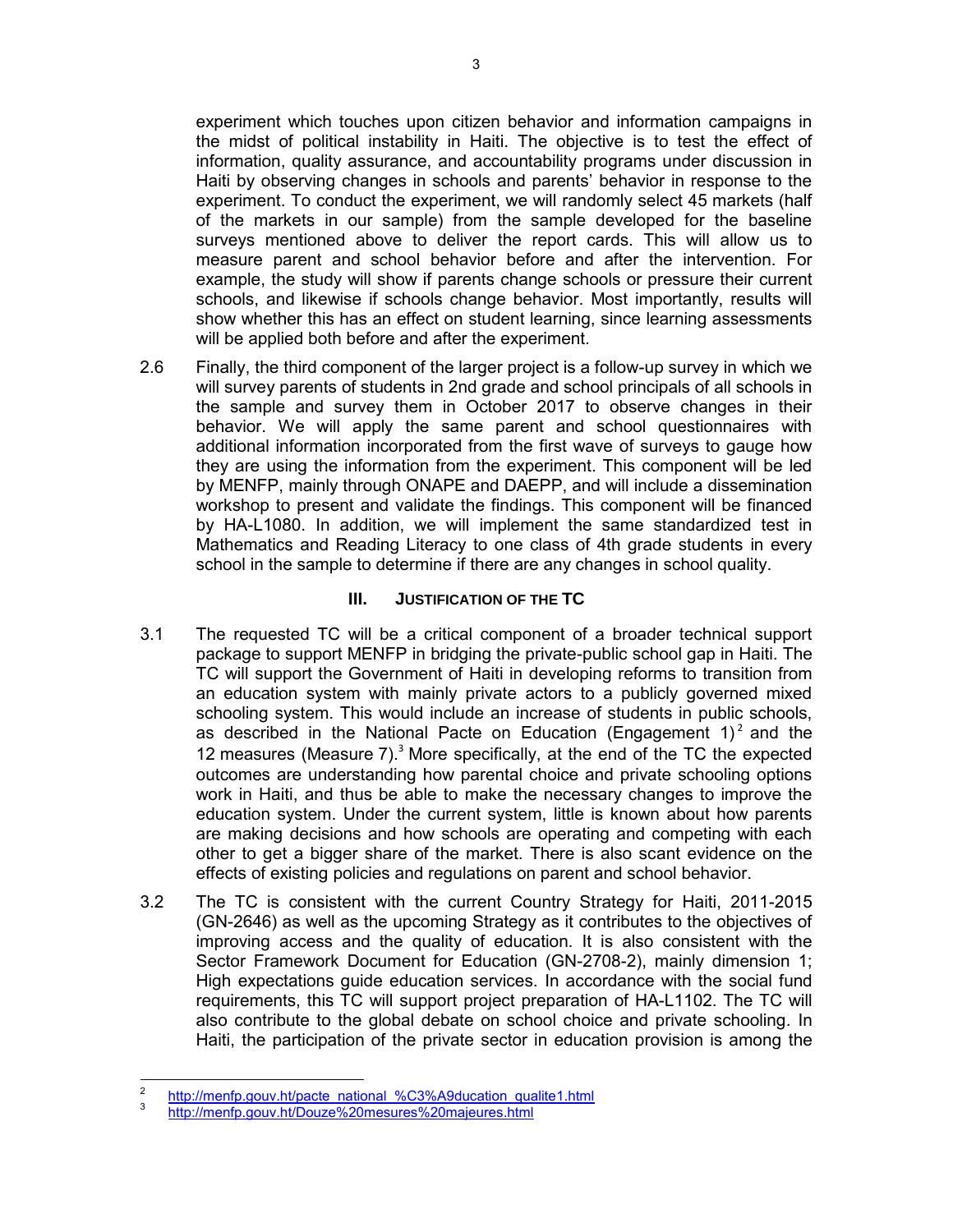highest in the world - 85% of students currently attend private schools, compared to less than 11% in the OECD and 21% in LAC (UIS Stat Database UNESCO). While there is a vibrant debate and a large body of empirical literature on the costs and benefits of school choice and private schooling, there is less research on the policies that can improve the functioning of schooling markets. Research has focused more on whether or not a system should introduce choice and subsidize private schooling than on how to improve the design of market based schooling systems already in place. Moreover, there is no Haiti-specific research on this topic.

- 3.3 Evidence suggests that one way to improve the functioning of schooling markets is by distributing effective information and holding schools accountable for their outcomes. The effect of the use of information and methods of accountability on the quality of education has been analyzed in several studies. It is a widespread belief that the provision of information to citizens is a powerful tool to improve public services. This is particularly prevalent in the education sector, where supporters claim that informing parents on the performance of schools is key to improving their quality (World Bank, 2004; Hoxby, 2002). Advocates have also argued that by implementing or increasing accountability methods, schools feel pressure to improve their performance. For example, Andrabi et al. (2014) show that giving report cards with results from standardized tests at the school and student level to parents produces an increase of 0.11 standard deviations in student achievement, a 17% decrease in private school fees, and a 4.5% increase in enrollment in primary education in general.
- 3.4 Hastings (2007) produced a similar study where information on standardized tests was given to parents who were in the process of applying to schools. The study showed a significant increase in test scores in schools that were the first choices of those parents compared with the results of neighborhood assigned schools. Rouse et al. (2007) discuss how accountability methods (e.g. grading schools based on their test scores) affect student achievement. They find that schools that are pressured with accountability rankings, based on their performance on standardized tests, change their teaching practices and school policies in educationally meaningful ways. In addition, accountability has a positive effect on the academic performance of students, which is attributed to changes in policies and practices of participating schools.

#### **IV. DESCRIPTION OF ACTIVITIES/COMPONENTS AND BUDGET**

#### **A. Component 1. Design of the report cards**

4.1 The IDB team will design the contents of the report cards (e.g. the specific information they will contain) and prepare the database with the indicators on school quality and price. We will use the information collected from the baseline parent and school surveys and standardized tests. To gather information on the report cards' contents, we will review similar experiments implemented in other educational systems (Banerjee et al, 2007; Hastings and Weinstein, 2008; Lassibille et al, 2010; Gallego et al., 2012; Andrabi, Das and Khwaja, 2015) and also implement a series of focus groups with Haitian parents to observe the level of understanding of the information contained in the report cards.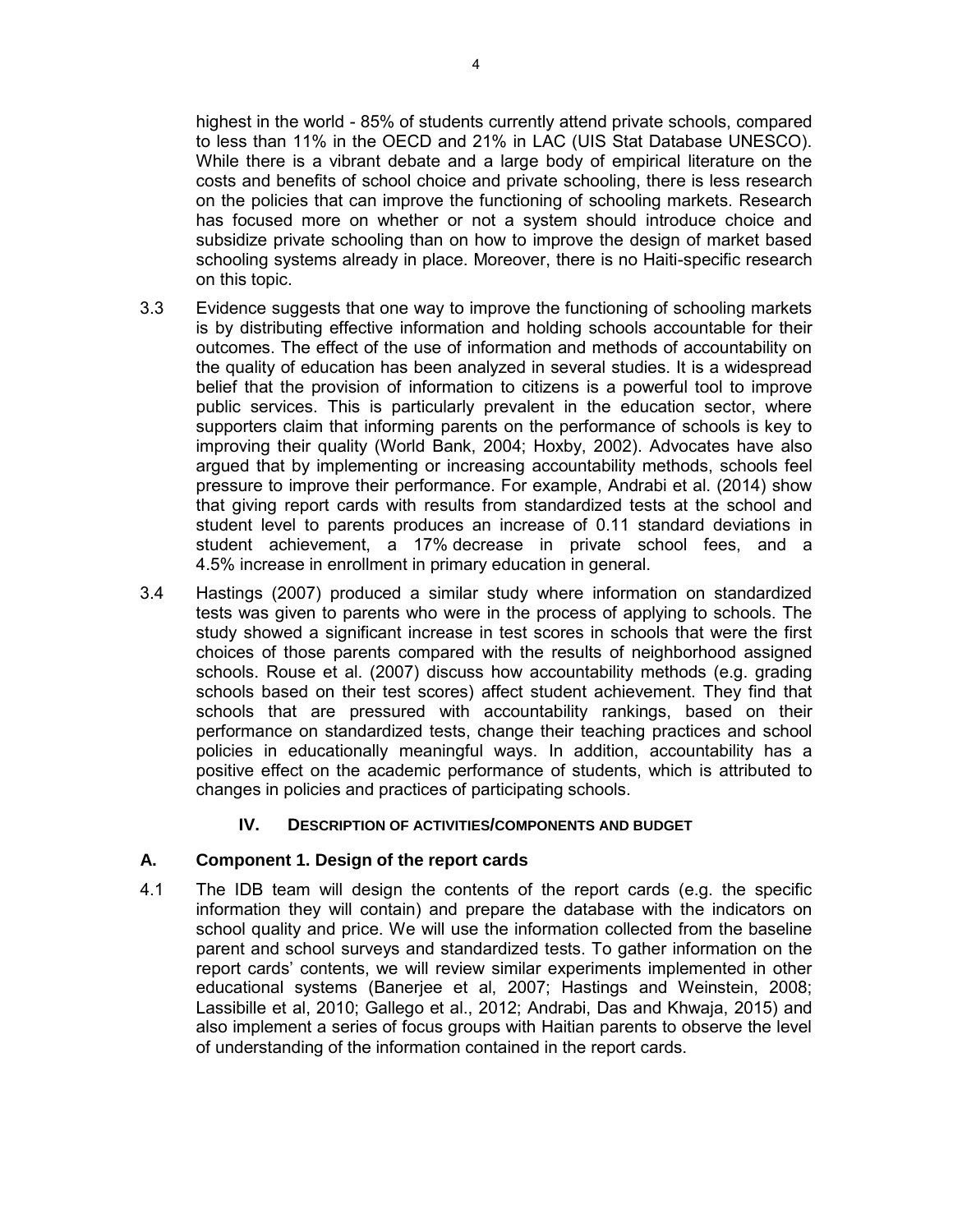#### **B. Component 2. Dissemination of the report cards**

- 4.2 The final report cards will be disseminated to all parents and principals in all of the schools in the randomly selected treated markets for the baseline survey (45 markets). The approach for the delivery of the report cards will be based on an experiment conducted in Pakistan (Andrabi, Das and Khwaja, 2015). In this model, the firm has to coordinate a meeting with parents through the school principal. In Pakistan, reports cards were delivered in person in discussion groups rather than sent by mail because many parents were illiterate. We will use the same model in Haiti because only 50 percent of Haitians aged 15 years or older can read and write (World Bank, 2016). The report cards will also be explained to school principals.
- 4.3 The dissemination will be implemented by the same firm contracted to do the baseline and follow-up surveys, l'Institut Haïtien de Formation en Sciences de l'Education (IHFOSED).<sup>4</sup> Specifically, the firm will perform the following activities: (i) contact the schools in the 45 markets that will be randomly selected to coordinate the visit to deliver report cards to parents and school principals; (ii) coordinate a meeting with parents through the school principal; (iii) visit the school and conduct the meeting with parents and school principals to explain the contents of the report cards in separate meetings; and (iv) coordinate with the school principal the delivery of the report cards to parents that did not attend the meeting.

| <b>Activity/Component</b>                             | <b>Objective</b>                                                                                                              | <b>Expected outputs</b>                                                                                                                                                                                                    |  |  |  |  |
|-------------------------------------------------------|-------------------------------------------------------------------------------------------------------------------------------|----------------------------------------------------------------------------------------------------------------------------------------------------------------------------------------------------------------------------|--|--|--|--|
| Component 1. Design<br>of the report cards.           | Design report cards that allow us to<br>test the effects of information and<br>accountability as described in<br>Component 2. | Report cards delivered to parents and<br>principals in 45 markets.                                                                                                                                                         |  |  |  |  |
| Component 2.<br>Dissemination of the<br>report cards. | Test the effect of information, quality<br>assurance, and accountability.                                                     | Report describing the process of<br>delivery and explanation of contents of<br>report cards to parents and principals<br>(number of report cards delivered and<br>opinion of the parents about report<br>cards' contents). |  |  |  |  |

#### **Table 4.1: Indicative Results Matrix**

#### 4.4 The total amount of funding requested is USD150,000.

| <b>Table 4.2: Indicative Budget</b>                   |                                                                                                                                     |                                   |                               |                      |  |  |  |
|-------------------------------------------------------|-------------------------------------------------------------------------------------------------------------------------------------|-----------------------------------|-------------------------------|----------------------|--|--|--|
| <b>Activity/Component</b>                             | <b>Description</b>                                                                                                                  | <b>IDB/Fund</b><br><b>Funding</b> | Counterpart<br><b>Funding</b> | <b>Total Funding</b> |  |  |  |
| Component 1. Design<br>of the report cards.           | Design report cards that<br>allow us to test the<br>effects of information and<br>accountability as<br>described in Component<br>2. | \$20,000.00                       | \$0.00                        | \$20,000.00          |  |  |  |
| Component 2.<br>Dissemination of the<br>report cards. | Test the effect of<br>information, quality<br>assurance, and<br>accountability.                                                     | \$130,000.00                      | \$0.00                        | \$130,000.00         |  |  |  |
|                                                       | Total                                                                                                                               | \$150,000.00                      | \$0.00                        | \$150,000.00         |  |  |  |

 $\overline{a}$ 4 IHFOSED specializes in Educational Science and Technology and provides services in the areas of research and school statistics as well as evaluations.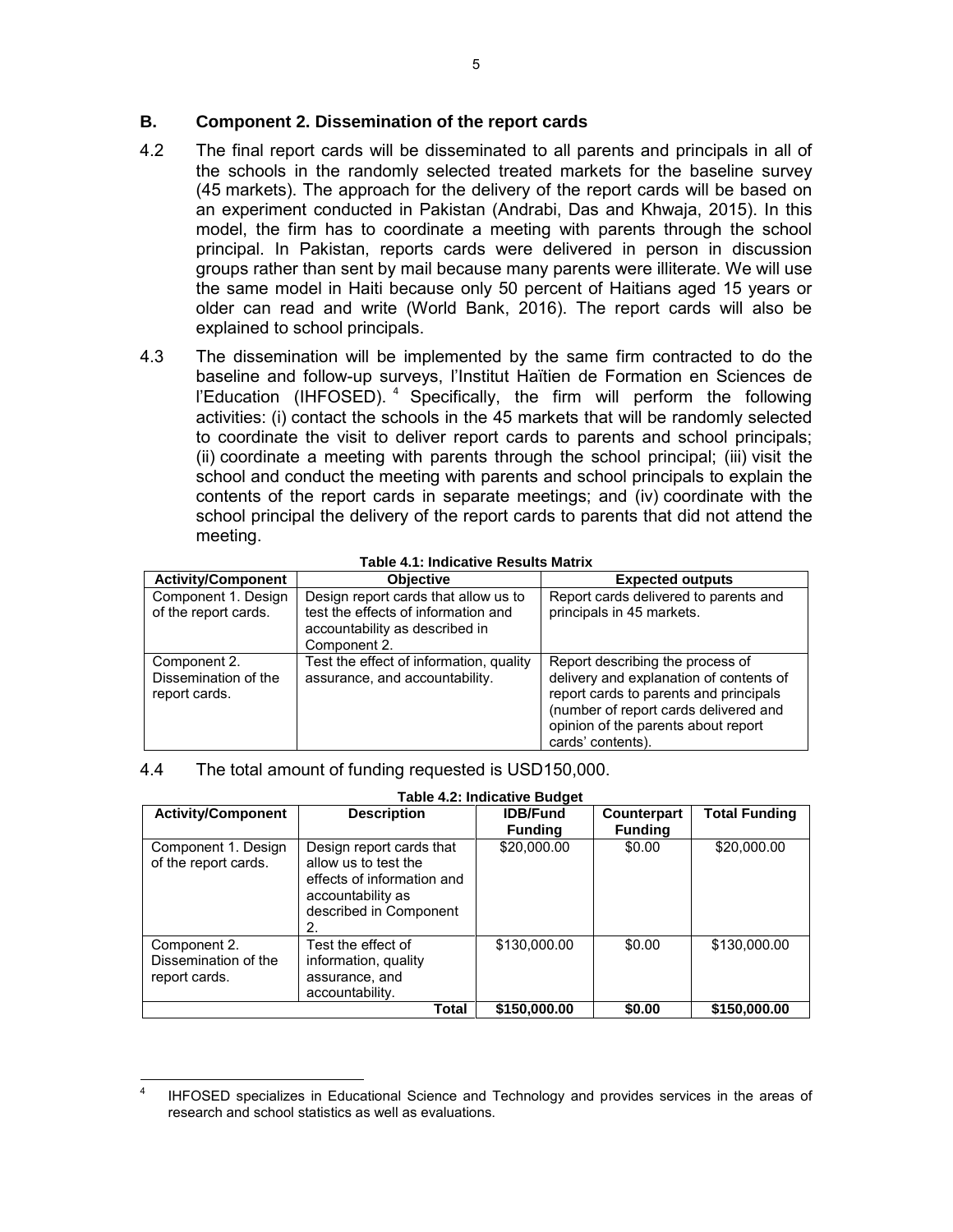- 4.5 The arrangements for supervision mainly include travel costs for consultants based in IDB Headquarters. Supervision costs related to this TC will mainly include 2 missions of 10 days to Haiti by the Washington DC based consultants (15,000USD – respectively financed from transactional budget and under component 2 of this TC), as well internal supervision and field missions by the Haiti-based consultant (1,000USD). A further allocation of transactional budget resources will be taken into consideration for staff missions.
- 4.6 Monitoring arrangements include training and daily supervision of survey firm, including the installation of regular deliverables to keep track of progress regarding school visits and verify procedural satisfaction in implementation arrangements.
- 4.7 The project will include a final evaluation report.

### **V. EXECUTING AGENCY AND EXECUTION STRUCTURE**

5.1 The IDB COF in Haiti will execute the TC, in close collaboration with MENFP, Inter-American Development Bank, Education Division and Haiti Country Office. Given the research nature of this TC and the executing units focus on project execution, the IDB Country Office will execute the TC. The Bank will be in charge of procurement process, administrative and monitoring activities. The Bank will contract individual consultants, consulting firms and non-consulting services in accordance with Bank´s current procurement policies and procedures".

### **VI. MAJOR ISSUES**

6.1 Changes in public administration and sluggish reform in public policy have caused delays in implementation of education policies and reform already lagging due to limited institutional capacity of the Ministry of Education. Part of the mitigation measures are technical international and national assistance to the MENFP, as provided through ongoing operations such as HA-L1049, HA-L1060, HA-L1077, HAL1080 and upcoming HA-L1102. However, there is similarly currently limited available performance data due to a lack of education management information system and M&E framework and indicators at the sector level, which this TC will help improve. The institutional strengthening foreseen above would function as a mitigation measure to the mentioned risks. The main risk associated with this TC is a delay in the implementation of the TC due to the response time of the MENFP to the interventions. This risk will be mitigated by close coordination and constant dialogue between the Bank team and the MENFP.

### **VII. EXCEPTIONS TO BANK POLICY**

7.1 No exceptions to Bank policy.

### **VIII. ENVIRONMENTAL AND SOCIAL STRATEGY**

8.1 As only studies are foreseen and no construction, gender or indigenous issues are involved, classification would be ["C"](http://idbdocs.iadb.org/wsdocs/getDocument.aspx?DOCNUM=40392114).

### **Required Annexes:**

- Annex I: Letter of [Request](http://idbdocs.iadb.org/wsdocs/getDocument.aspx?DOCNUM=40391151)
- Annex II: [Terms of Reference](http://idbdocs.iadb.org/wsdocs/getDocument.aspx?DOCNUM=40391115)
- Annex III: [Procurement Plan](http://idbdocs.iadb.org/wsdocs/getDocument.aspx?DOCNUM=40391515)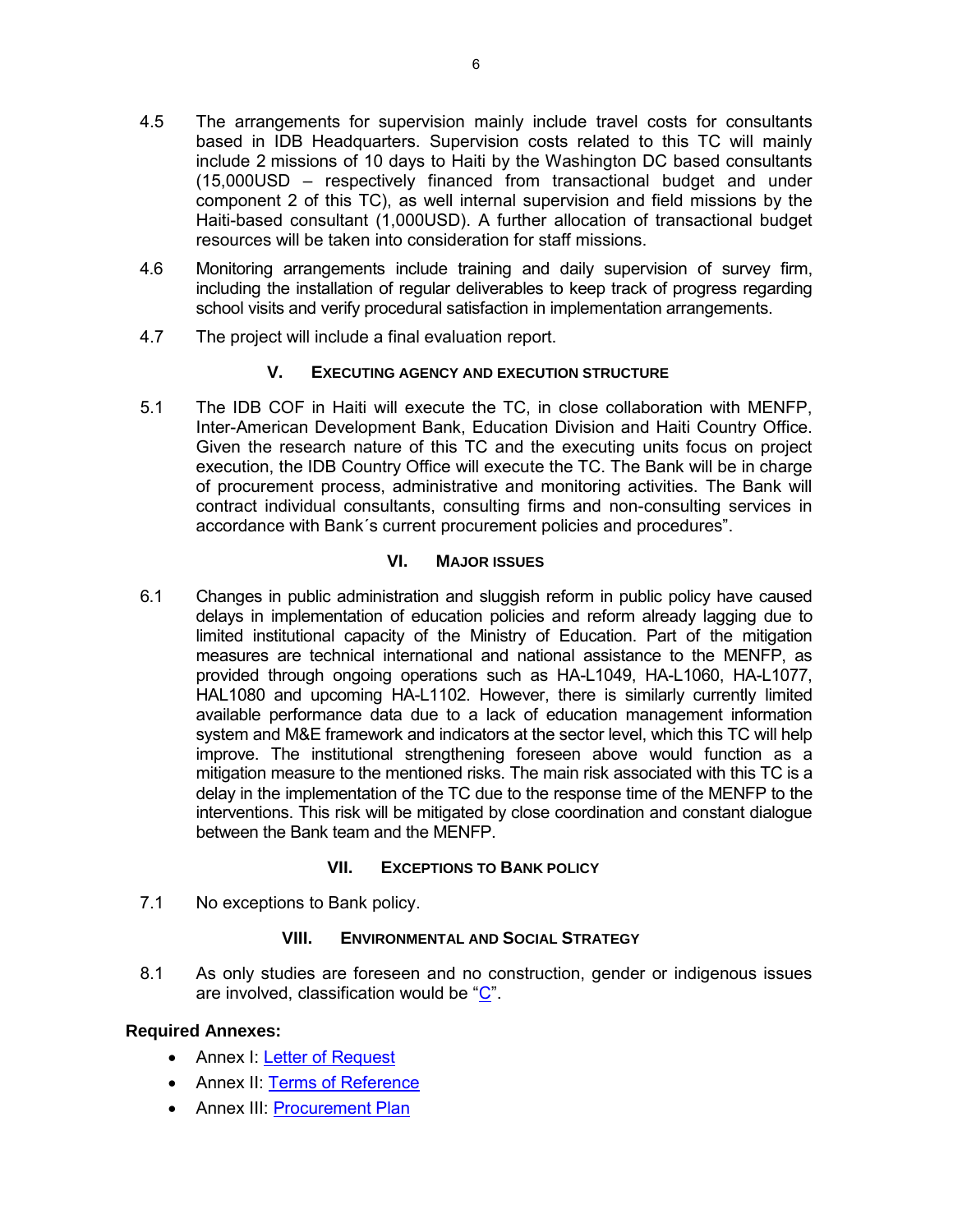

Annex I - HA-T1223 Page 1 of 1

REQU 14 JUL. 2016

# MINISTERE DE L'EDUCATION NATIONALE ET DE LA FORMATION PROFESSIONNELLE

**DIRECTION GENERALE**

No.  $B - 2,963$ 

*Port-au-Prince, Ie* <sup>00000</sup> •• 0 04 •• <sup>0</sup>

Monsieur Gilles DAMAIS Chargé des Opérations Banque Interaméricaine de Développement (BID) En ses bureaux.-

*Objet: demande d' assistance technique et financiere*

## Monsieur le Chargé des Opérations,

J'ai l'honneur de vous faire parvenir, sous couvert de la présente, une demande d'assistance dans le cadre de l'étude sur le choix des écoles par les parents.

En effet, pour compléter les préparatifs de la mise en œuvre du système assurance qualité (SAQ) de la 5<sup>e</sup> opération, le MENFP aura besoin de ressources financières et techniques additionnelles pour mener les études empiriques sur les coûts et les avantages du choix des écoles par les parents. Les résultats de ces recherches vont alimenter les politiques publiques et contribuer au débat mondial sur l'éducation des élèves du préscolaire et du fondamental.

Je vous remercie de votre collaboration et vous adresse, Monsieur le Chargé des Opérations, mes salutations distinguées.



C.c.: Ministre

5, Rue Dr. Audain - Port-au-Prince - Ha'iti Téléphone: 2813-0275 - directiongenerale@menfp.gouv.ht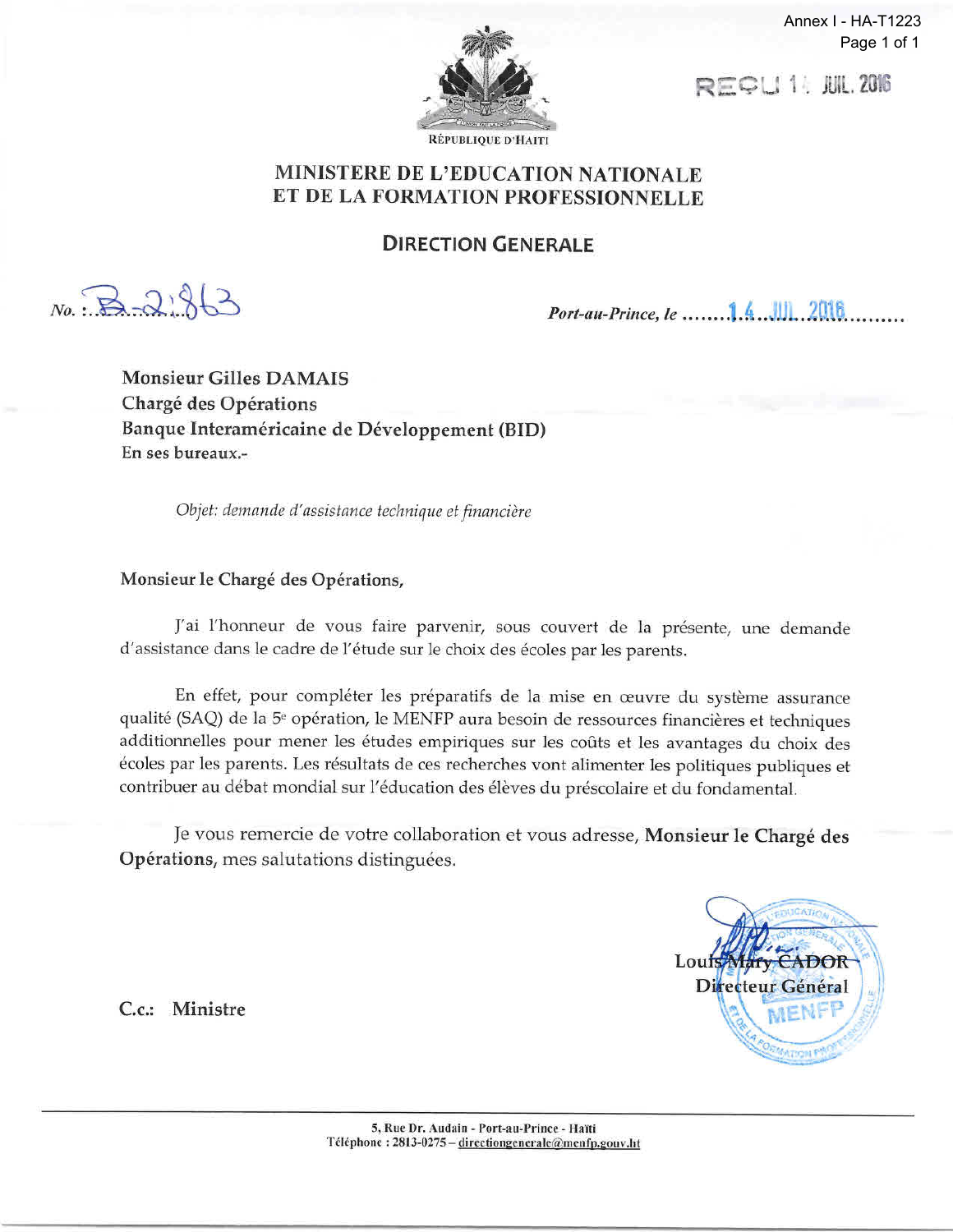#### Terms of Reference

#### HA-T1223

#### **Consultant**

#### Graphic Design of Report Cards for a sample of Haitian schools

#### **Background**

One component of the Private Schooling and School Choice Project in Haiti is the implementation of an experiment that provides information to schools and families in a random sample of school markets across the country. Specifically, in this component we will provide two types of report cards to parents and schools: one will contain information on school performance, school fees, and schooling inputs (e.g. information on teachers, class size, facilities, etc.), and the second one will contain all of this information plus an accountability component which will consist of a ranking or classification of schools in each neighborhood. These report cards will allow us to study the impact of information on school market variables (e.g. average school quality, prices, total enrollment, etc.) and the school choice decisions of parents.

The IDB team will design the contents of the report cards (e.g. the specific information they will contain) and prepare the database with the specific indicators on school inputs and quality proxies. This will be done using the information collected with the baseline survey and a standardized test applied in Haiti, which will be funded by HA-L1049. To gather information on the report card's contents, we will review similar experiments implemented in other educational systems (Banerjee et al, 2007; Hastings and Weinstein, 2008; Lassibille et al, 2010; Gallego et al., 2012; Andrabi, Das and Khwaja, 2015) and also implement a series of focus groups to observe the level of understanding of the information contained in the report cards. This will provide information on the school choice behavior of parents after the reception of information and the parents' opinion about the information included in the report card.

The final report cards will be disseminated to parents of first grade students and to principals in all of the schools in the randomly selected markets for the baseline survey (900 schools). The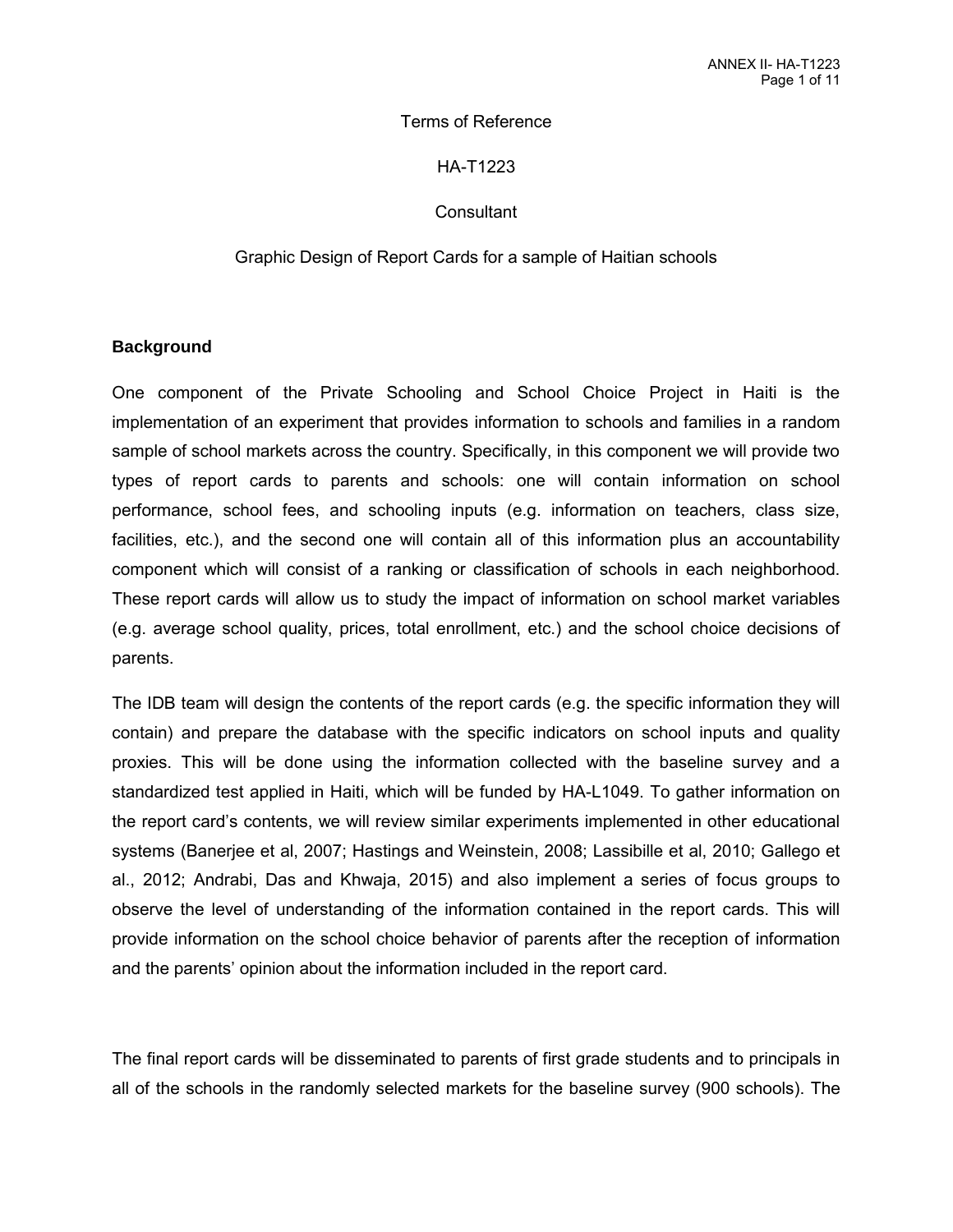dissemination will be implemented by the same firm that will do the baseline and follow up surveys. The model for the delivery of the report cards will be based on an experiment conducted in Pakistan (Andrabi, Das and Khwaja, 2015). In this model the firm has to coordinate a meeting with parents through the school principal. In Pakistan, reports cards were delivered in person in discussion groups rather than sent by mail because many parents were illiterate. We will use the same model in Haiti because only 50 percent of Haitians aged 15 years or older are able to read and write (World Bank, 2016). The report cards will also be explained to school principals. Ideally, the same interviewer that applied the school survey will be in charge of delivering the report cards to all parents in our sample group. To design of the report cards to families and schools IDB will contract a graphic designer with experience in this type of experiments.

### **Consultancy objective(s)**

This consultancy will design the report cards that will be delivered to a sample of 900 school principals and all parents of first grade students in those schools across Haiti.

### **Main Activities**

The main activities the selected candidate will have to perform are the following:

- 1. Coordinate with IDB staff to design the report cards for school principals and parents.
- 2. The report cards follow a simple design that retains the observant's attention.

The IDB will be the sole owner of the contents developed and all the products (report cards) and other resulting documents of the execution of the activities mentioned in this consultancy.

### **Deliverables**

The consultant has to deliver to IDB:

1. The design of the report cards.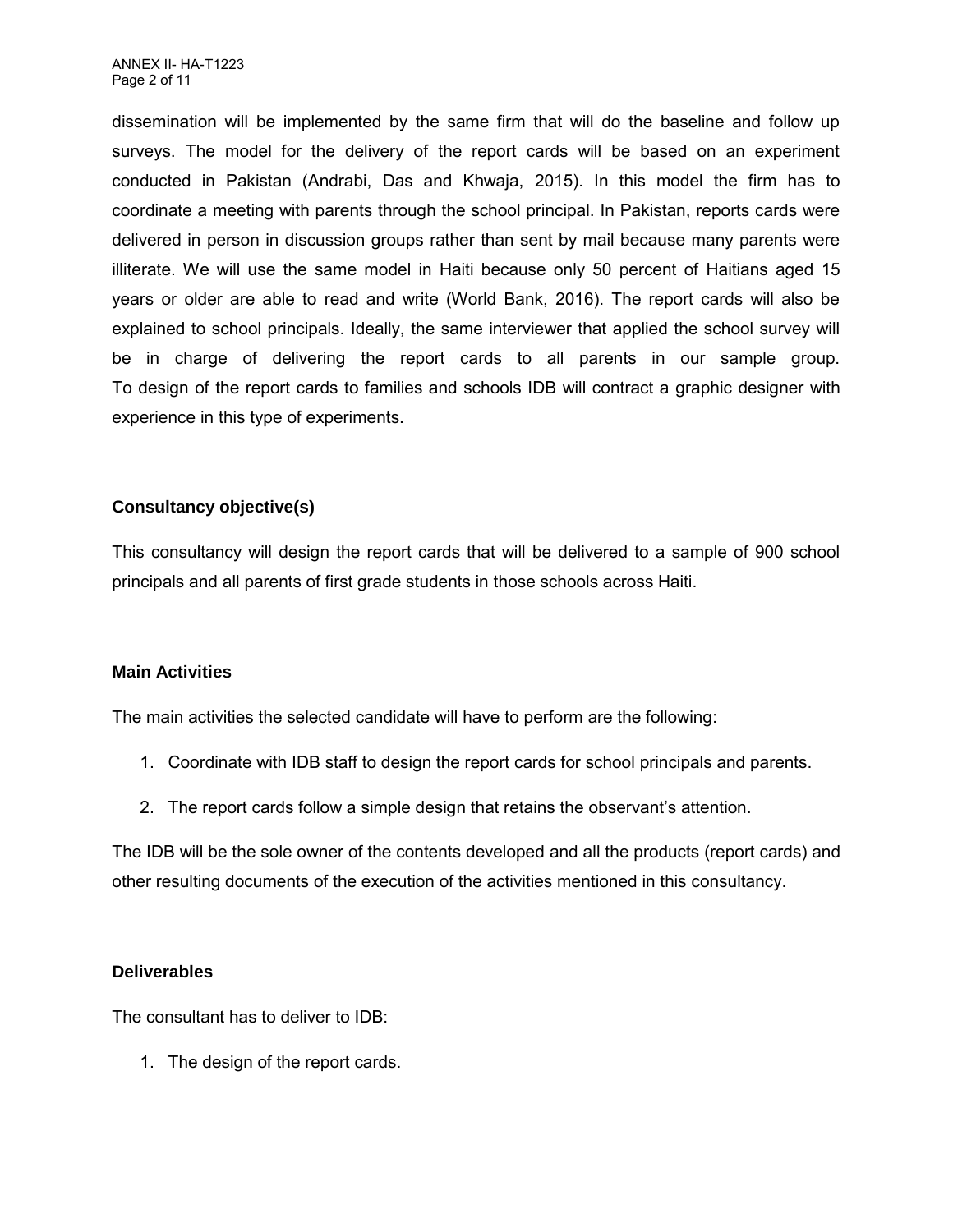### **Payment Schedule**

Payments will be made according to the following scheme:

- 20% upon signing the contract.
- 80% upon delivery and validation of final Product

### **Qualifications**

- Academic Degree/Level & Years of Professional Work Experience: Master's degree or equivalent and a minimum of five years of relevant professional experience or the equivalent combination of education and experience developing graphic design materials.
- Languages: working level English and/or Spanish languages are required. French and Creole would be an advantage.
- Areas of Expertise: graphic design, dissemination and marketing campaigns.
- Skills: experience working in a public sector or international organization is highly valued.

### **Characteristics of the Consultancy**

- Contractual category and modality: Products and External Services Contractual, Lump Sum.
- Contract Duration: 20 Days.
- Place(s) of work: External consultancy.
- Supervisor: Gregory Elacqua, Principal Education Economist (SCL/EDU) and Anne Sofie Westh Olsen (EDU/CHA).

**Payment and Conditions:** Compensation will be determined in accordance with Bank's policies and procedures. The Bank, pursuant to applicable policies, may contribute toward travel and moving expenses. In addition, candidates must be citizens of an IDB member country.

**Visa and Work Permit:** The Bank, pursuant to applicable policies, may submit a visa request to the applicable immigration authorities; however, the granting of the visa is at the discretion of the immigration authorities. Notwithstanding, it is the responsibility of the candidate to obtain the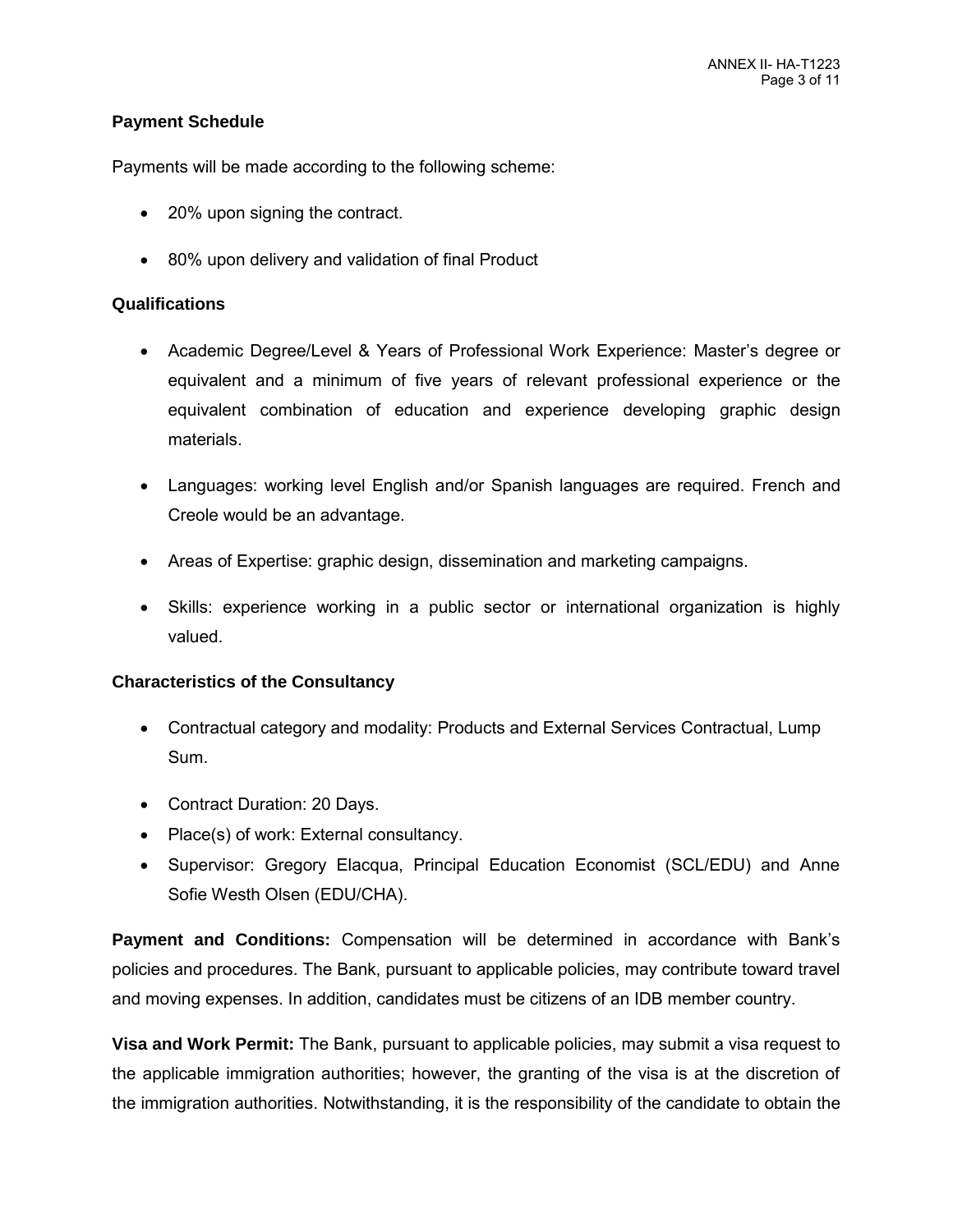necessary visa or work permits required by the authorities of the country(ies) in which the services will be rendered to the Bank. If a candidate cannot obtain a visa or work permit to render services to the Bank the contractual offer will be rescinded.

**Consanguinity:** Pursuant to applicable Bank policy, candidates with relatives (including the fourth degree of consanguinity and the second degree of affinity, including spouse) working for the Bank as staff members or Complementary Workforce contractuals, will not be eligible to provide services for the Bank.

**Diversity:** The Bank is committed to diversity and inclusion and to providing equal opportunities to all candidates. We embrace diversity on the basis of gender, age, education, national origin, ethnic origin, race, disability, sexual orientation, religion, and HIV/AIDs status. We encourage women, Afro-descendants and persons of indigenous origins to apply.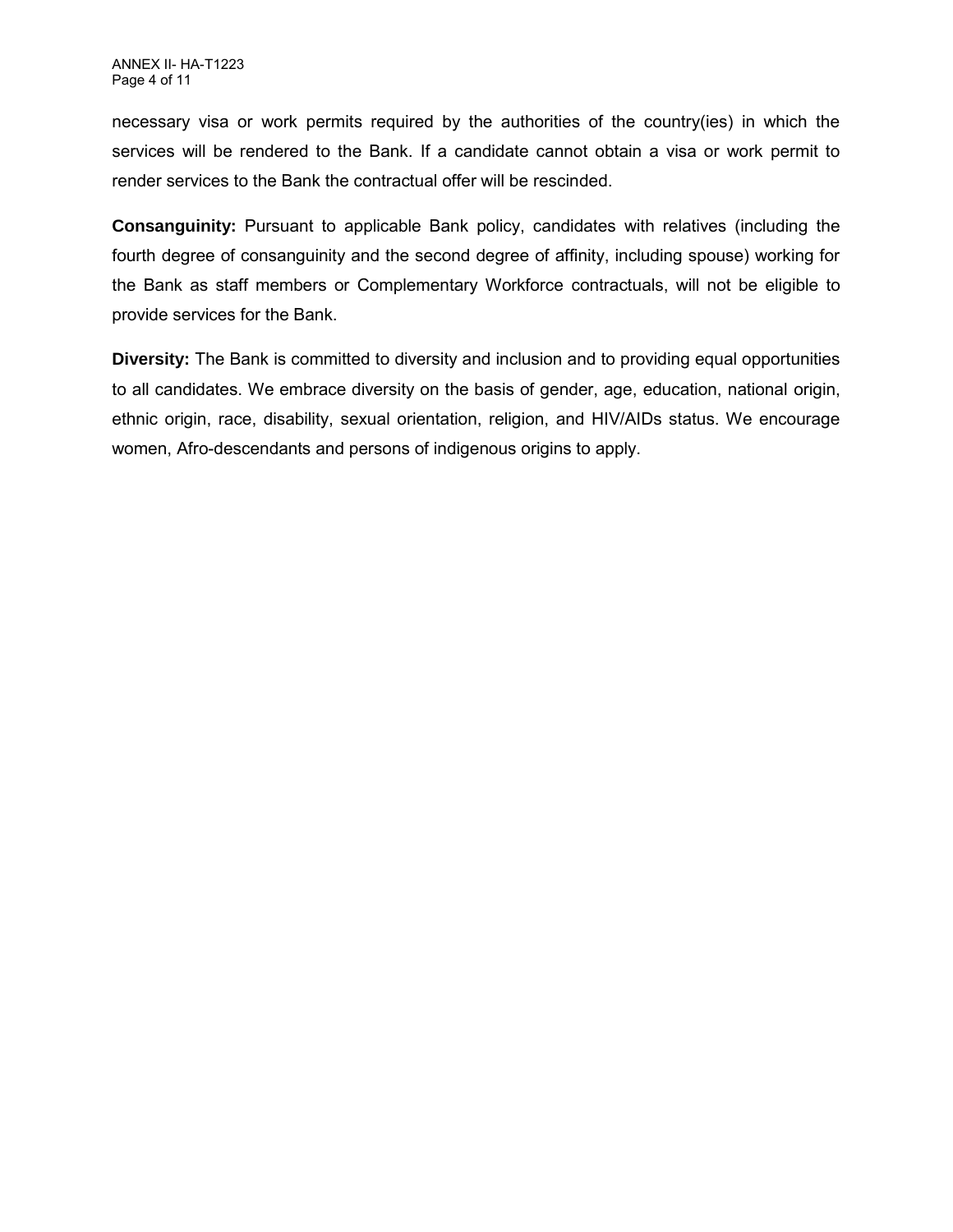#### Terms of Reference

### HA-T1223

#### Consultancy to support analytical research in Haiti

#### **Background**

This consultancy is part of a set of activities that will enhance the Education Division's capacity for analytical research in Haiti. The consultant will help produce analytical work regarding different topics related to education in Haiti, such as support the implementation of an experiment that provides information to schools and families in a random sample of school markets and collaborate on a school finance project which objective is to support the Haitian government to implement changes in the structure of education funding, with the aim of improving the efficiency of investments and increase equity in access to schools.

### **Consultancy objective(s)**

The objective of the consultancy is to support the implementation of an intervention in a sample of school markets in Haiti as well as to collect information to develop a school finance strategy for the Haiti Government.

#### **Main activities**

The selected candidate will do the following tasks:

- 1. Support a literature review on attributes valued by families in the school choice process and school report cards experiments in other educational systems.
- 2. Organize focus groups with parents and school directors to discuss content and design of report cards. Focus groups will be applied in three schools to know what kind of information is relevant to families and school directors and what is the best way to organize it in the report cards. The project team will design the questions for the focus groups and the consultant will implement it.
- 3. Translate report cards to French/Creole
- 4. Train staff of the firm that will deliver the report cards to schools on the content and interpretation of information contained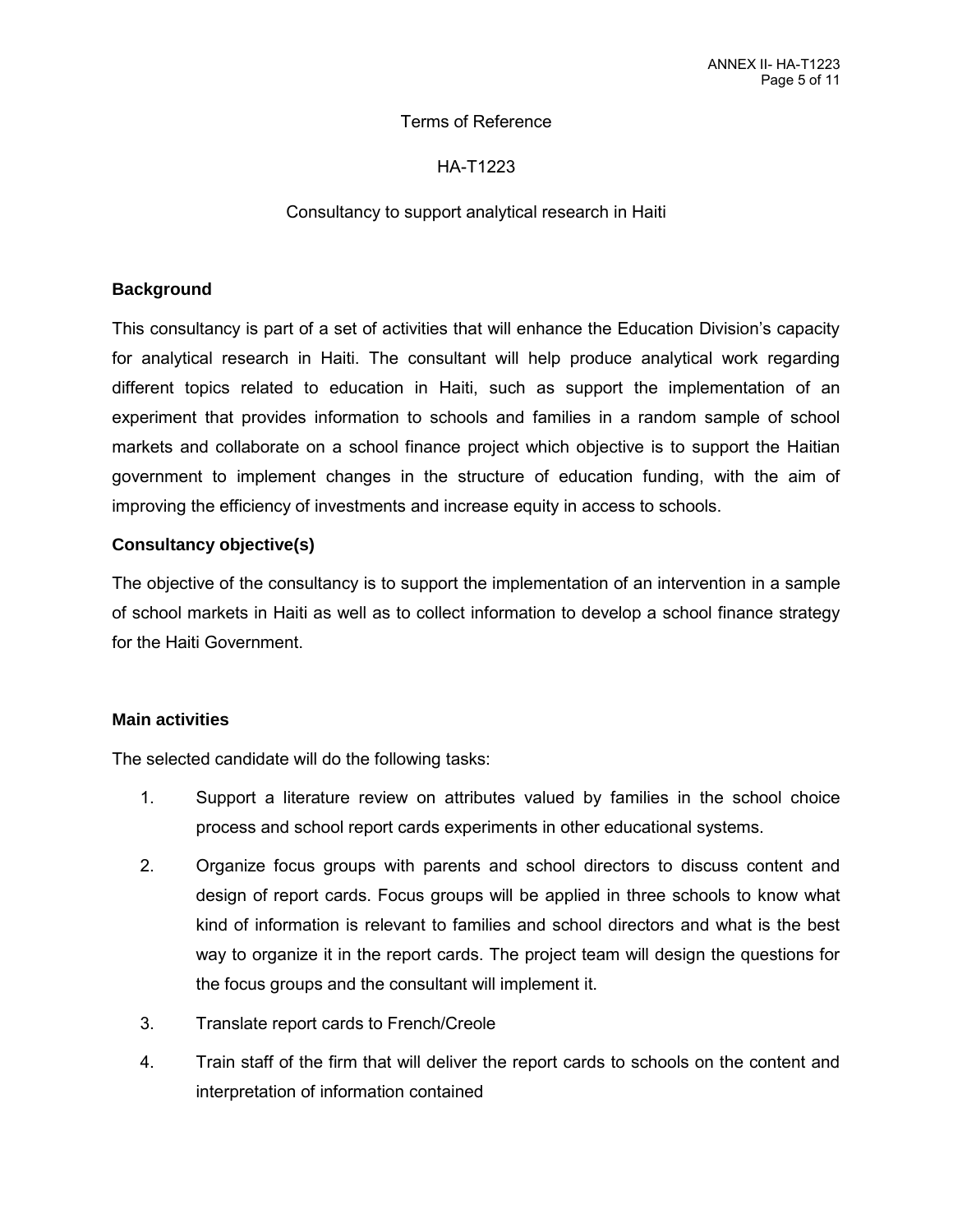- 5. Revision of budget laws and laws governing the transferences of resources from Ministry of Education to Departments and from Departments to schools (e.g. salary scales of public school teachers, regulations on teacher hiring in public schools, minimum wage of private school teachers, restrictions on school and classroom size, etc.).
- 6. Application of the SABER School Finance instrument from the World Bank. SABER School Finance instrument collects information about education finance policies using questionnaires for key informants, quantitative data, and legal documents.
- 7. In the case that the databases are available, the consultant should get the following information:
	- Resources that every school receives from Tuition Waiver Programs (PSUGO and EPT) and number of beneficiary students
	- Database of teachers' salaries in public schools
	- Private sources of financing for each school (tuition fees, donors, etc.)
	- School spending profiles by school (% of spending on personnel, infrastructure, school supplies, etc.)
	- Databases of student or school results in National Standardized Test
	- Efficiency indicators by school (pass rates, dropout rates, college attendance rates, etc.)
	- Qualitative information collected from interviews with policy makers to gather information on the political economy of school finance policies (e.g. influence of teacher unions, parent councils, Direction Départementale d'Éducation, etc.)

### **Qualifications**

- A university degree in economics, statistics or other relevant fields
- Languages: English, French and Haitian Creole (all required), Spanish an advantage
- Professional experience from working in the education sector
- Experience in conducting surveys, focus groups and interviews
- Working experience with administrative databases
- Skills for planning and structuring meetings with authorities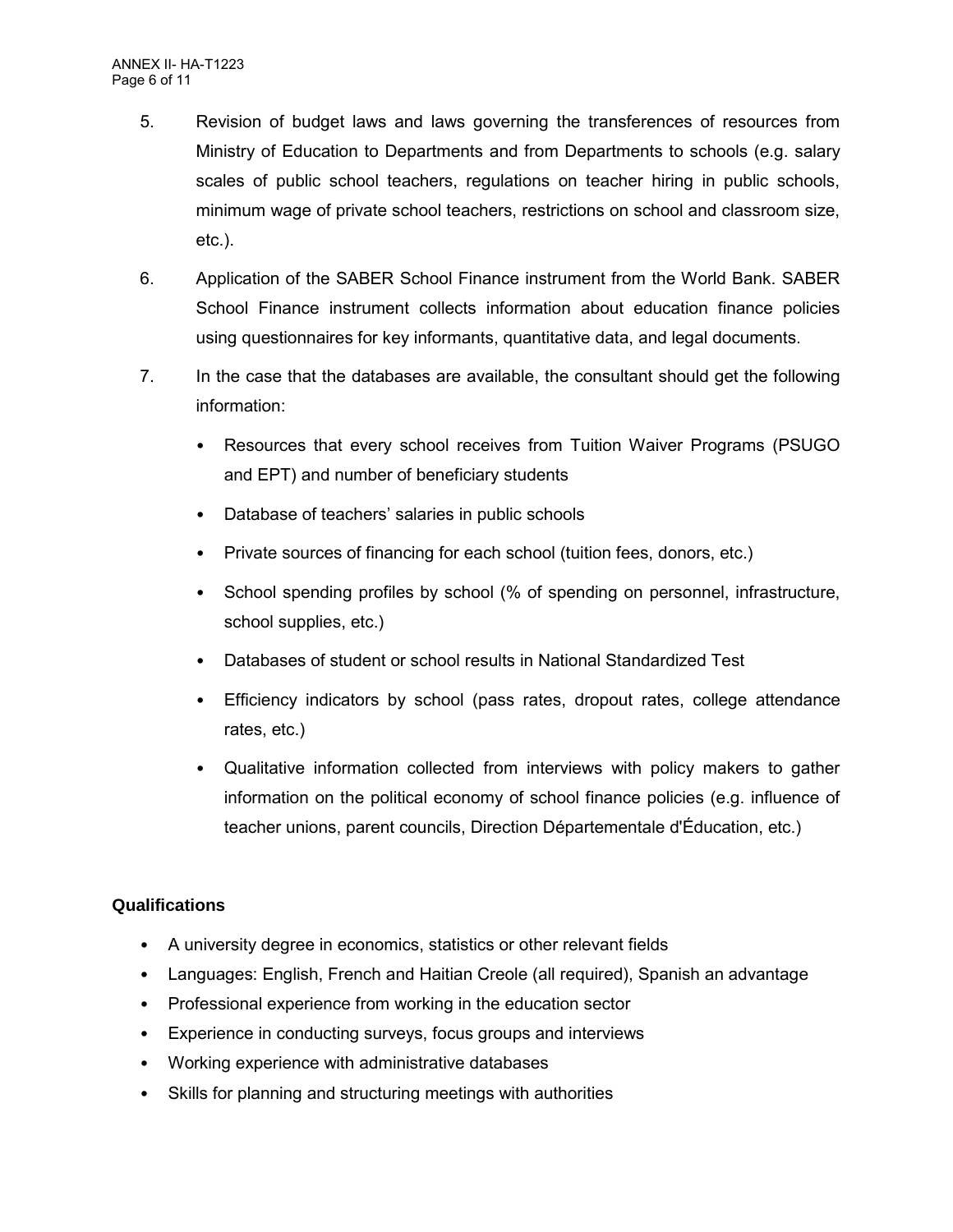#### **Characteristics of the Consultancy**

- Consultancy category and modality: Temporary Term Contractual, Monthly
- Contract duration: 6 months, renewable
- Place(s) of work: Port-au-Prince, Haiti
- Responsible persons: Gregory Elacqua, Principal Education Economist (SCL/EDU) and Anne Sofie Westh Olsen (EDU/CHA)

Payment and Conditions: Compensation will be determined in accordance with Bank's policies and procedures. The Bank, pursuant to applicable policies, may contribute toward travel and moving expenses. In addition, candidates must be citizens of an IDB member country.

**Visa and Work Permit:** The Bank, pursuant to applicable policies, may submit a visa request to the applicable immigration authorities; however, the granting of the visa is at the discretion of the immigration authorities. Notwithstanding, it is the responsibility of the candidate to obtain the necessary visa or work permits required by the authorities of the country(ies) in which the services will be rendered to the Bank. If a candidate cannot obtain a visa or work permit to render services to the Bank the contractual offer will be rescinded.

**Consanguinity:** Pursuant to applicable Bank policy, candidates with relatives (including the fourth degree of consanguinity and the second degree of affinity, including spouse) working for the Bank as staff members or Complementary Workforce contractuals, will not be eligible to provide services for the Bank.

**Diversity:** The Bank is committed to diversity and inclusion and to providing equal opportunities to all candidates. We embrace diversity on the basis of gender, age, education, national origin, ethnic origin, race, disability, sexual orientation, religion, and HIV/AIDs status. We encourage women, Afro-descendants and persons of indigenous origins to apply.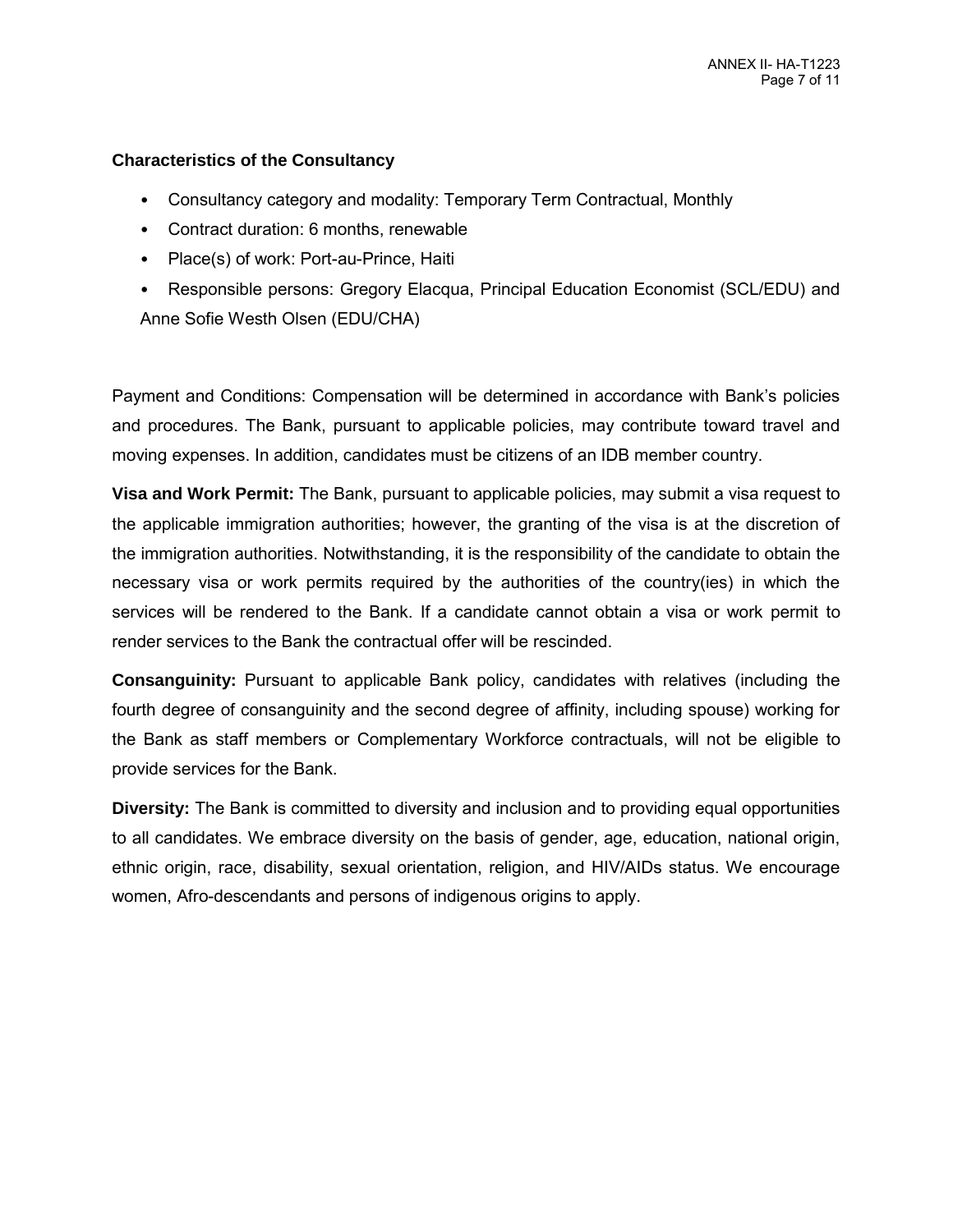#### Terms of Reference

#### HA-T1223

### Consultant firm

Implementation of an experiment that provides information to schools and families in a random sample of school markets in Haiti

#### **Background**

In 2016, IDB launched a 'Private Schooling and School Choice Project' which aims at collecting data on schools and parents in order to look closer at school choice and market conditions in Haiti. A Baseline survey is scheduled to be conducted in 900 schools in closed markets across Haiti, from September 2016.

IDB is looking to hire a consultant firm in order to implementation of an experiment that provides information to schools and families in a random sample of school markets across the country. Specifically, in this component we will provide two types of report cards to parents and schools: one will contain information on school performance, school fees, and schooling inputs (e.g. information on teachers, class size, facilities, etc.), and the second one will contain all of this information plus an accountability component which will be consist of a ranking or classification of schools in each neighborhood. These report cards will allow us to see the impact of information on school market variables (e.g. average school quality, prices, total enrollment, etc.) and the school choice decisions of parents.

The IDB team will design the contents of the report cards (e.g. the specific information they will contain) and prepare the database with the specific indicators on school inputs and quality proxies. This will be done using the information collected with the baseline survey and a standardized test applied in Haiti funded by HA-L1049. To gather information on the report card's contents, we will review similar experiments implemented in other educational systems (Banerjee et al, 2007; Hastings and Weinstein, 2008; Lassibille et al, 2010; Gallego et al., 2012; Andrabi, Das and Khwaja, 2015) and also implement a series of focus groups to observe the level of understanding of the information contained in the report cards. This will provide information on the school choice behavior of parents after the reception of information and the parents' opinion about the information included in the report card.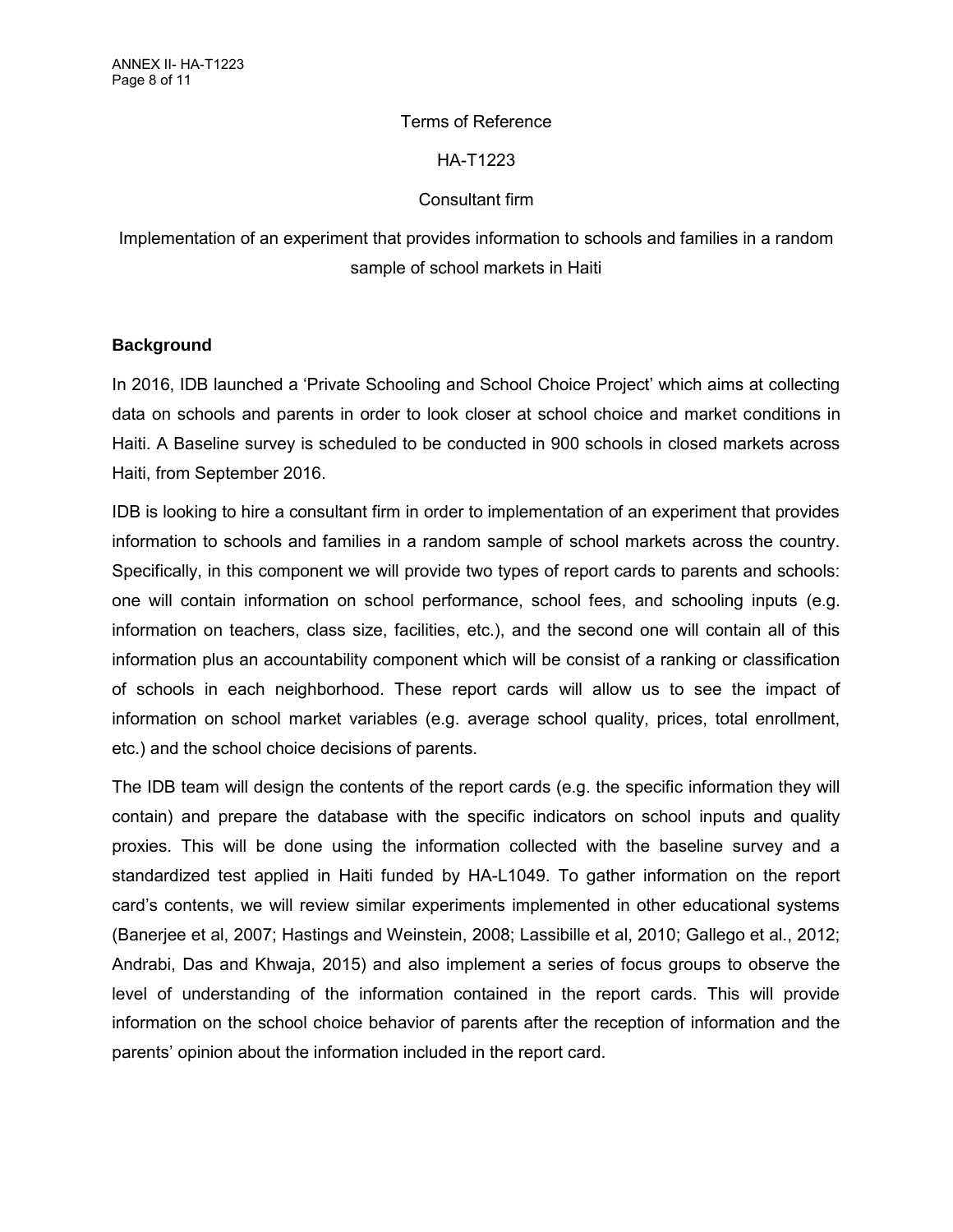The final report cards will be disseminated to parents of first grade students and to principals in all of the schools in the randomly selected markets for the baseline survey (900 schools). The dissemination will be implemented by the same firm that will do the baseline and follow up surveys. The model for the delivery of the report cards will be based on an experiment conducted in Pakistan (Andrabi, Das and Khwaja, 2015). In this model the firm has to coordinate a meeting with parents through the school principal. In Pakistan, reports cards were delivered in person in discussion groups rather than sent by mail because many parents were illiterate. We will use the same model in Haiti because only 50 percent of Haitians aged 15 years or older are able to read and write (World Bank, 2016). The report cards will also be explained to school principals. Ideally, the same interviewer that applied the school survey will be in charge of delivering the report cards to all parents in our sample group.

To implement the delivery of the report cards to families and schools IDB will contract a firm with experience in school surveys

### **Objectives of the Consultancy**

- Implement the delivery of report cards to a sample of 900 schools across Haiti
- Organize meetings to explain the information on the reports to parents and school principals in the schools

### **Main activities**

The firm will perform the following activities:

- 1. Contact by phone or email the 900 schools surveyed in the baseline study to coordinate the visit to deliver report cards to families and school principal.
- 2. Coordinate a meeting with families of first grade students through the school principal.
- 3. Visit the school and conduct a meeting with parents and school principals to explain the contents of the report cards in separate meetings.
- 4. Coordinate with the school principal the delivery of the report cards to parents that do not assist in the meeting.
- 5. Prepare a report with the number of families actually receiving the report card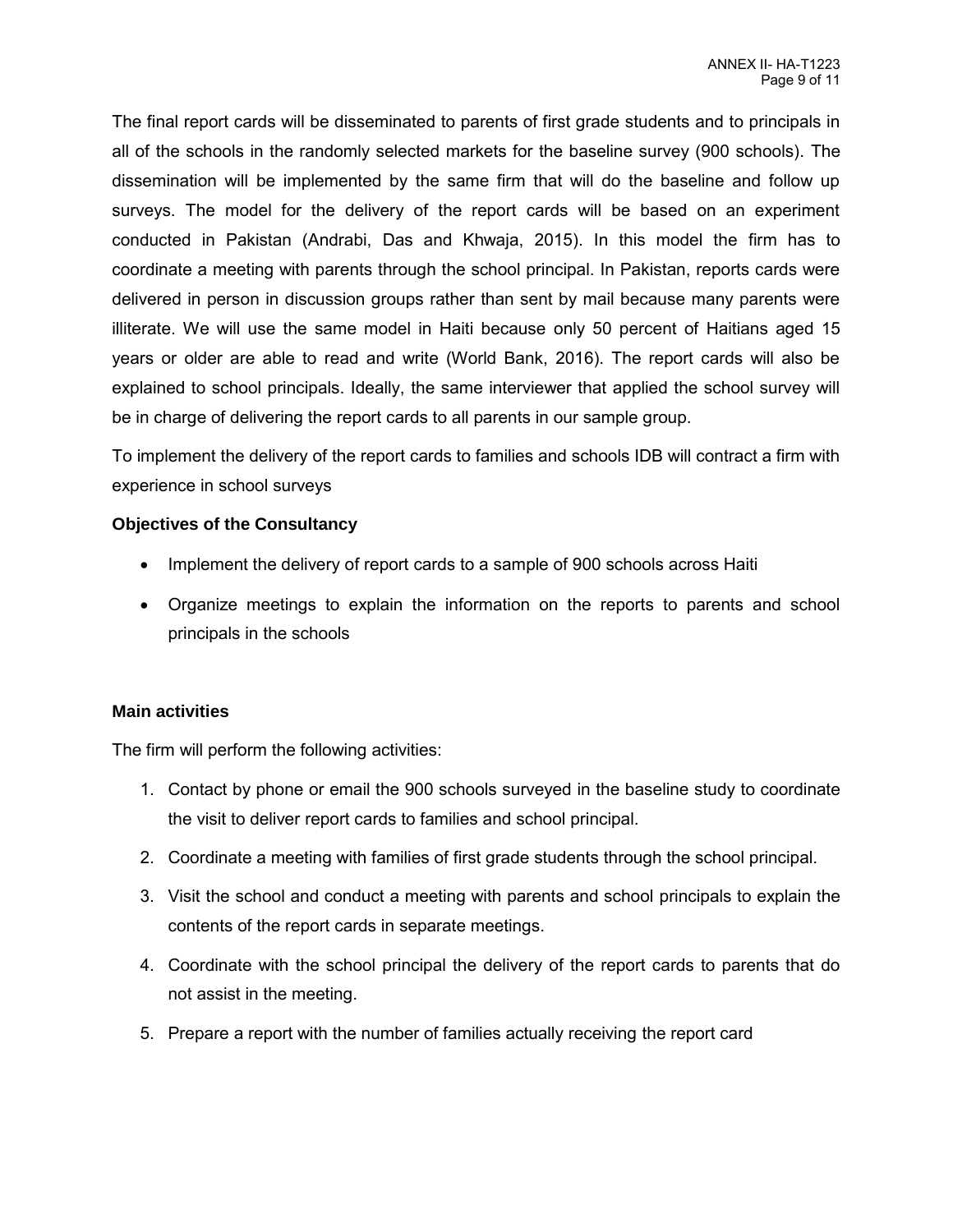### **Products**

The firm has to deliver to IDB:

- 1. A document stating that the person received the report card and that its content was explained
- 2. A report with the number of parents that received the report card for each school in the sample

### **Timeline**

The delivery of report cards is planned for January 2017. The total process will take three months.

### **Payments and Conditions**

Payments will be made according to the following scheme:

- 10% upon signature of the contract
- 20% upon delivery of work plan, including arranged dates of school visits in all regions and training of personnel in methodology for transmission of scorecard information
- 20% upon delivery of first tranche of signed reception document by parents and tentative list of schools and parents having received report cards
- 20% upon delivery of second tranche of signed reception documents and extensive list of schools and parents having received report cards
- 20% upon delivery of draft final report with pictures
- 10% upon delivery of final report with comments taken into consideration

### **Coordination**

The consultancy will be coordinated by Gregory Elacqua, Principal Education Economist (SCL/EDU) and Anne Sofie Westh Olsen (EDU/CHA)

### **Characteristics of the Consultancy**

- Consultancy category and modality: Institutional
- Contract duration: 3 months
- Place(s) of work: Port-au-Prince, Haiti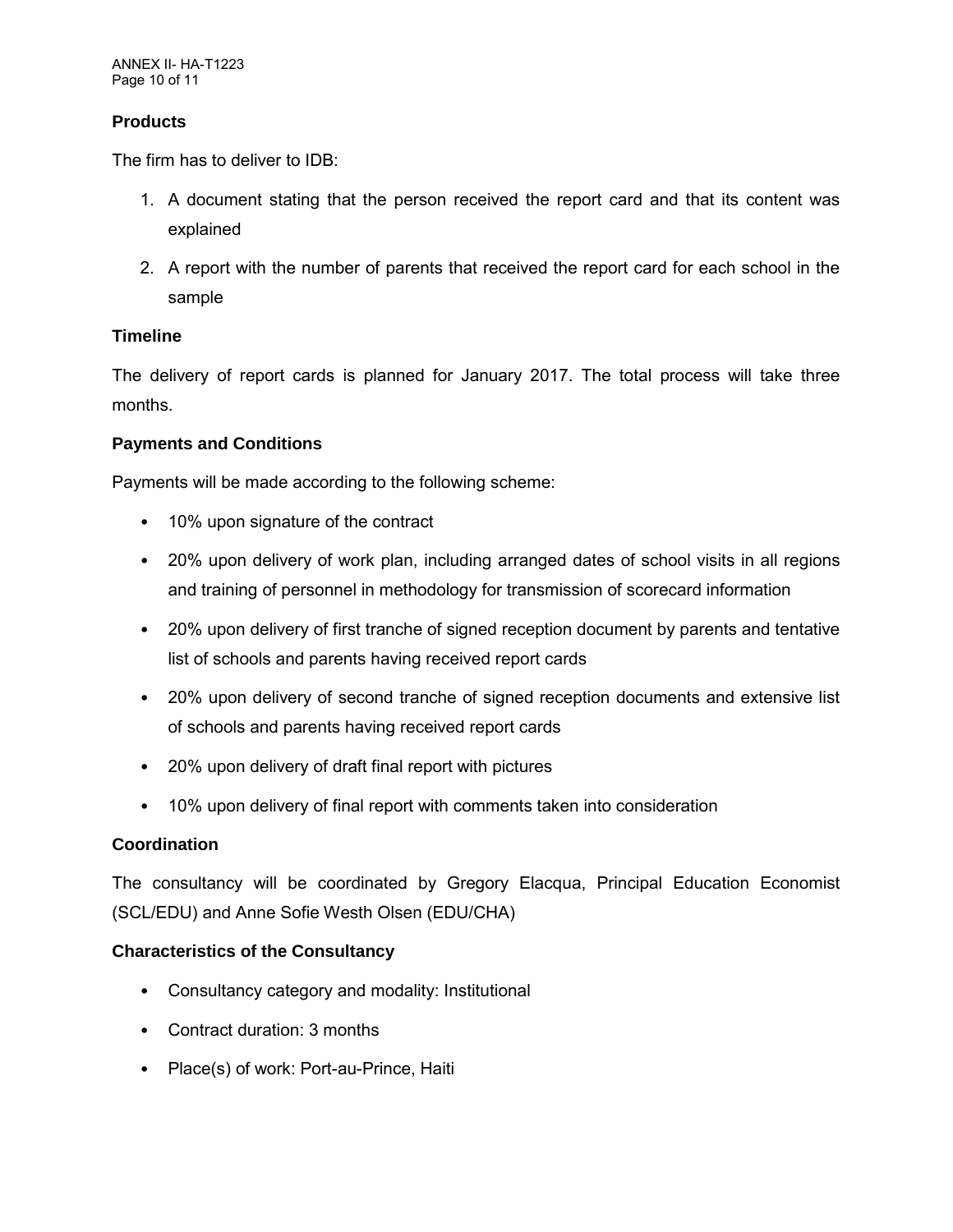### **Qualifications**

Extensive experience in implementing school surveys.

Extensive experience with communication related activities, eg call center related task and focus groups

Working knowledge of data collection

Proven experience in methodological staff training

Relevant working experience in the education sector and schools across Haiti

Solid track record working with local communities and community outreach in Haiti

Experience with elaboration verification reports